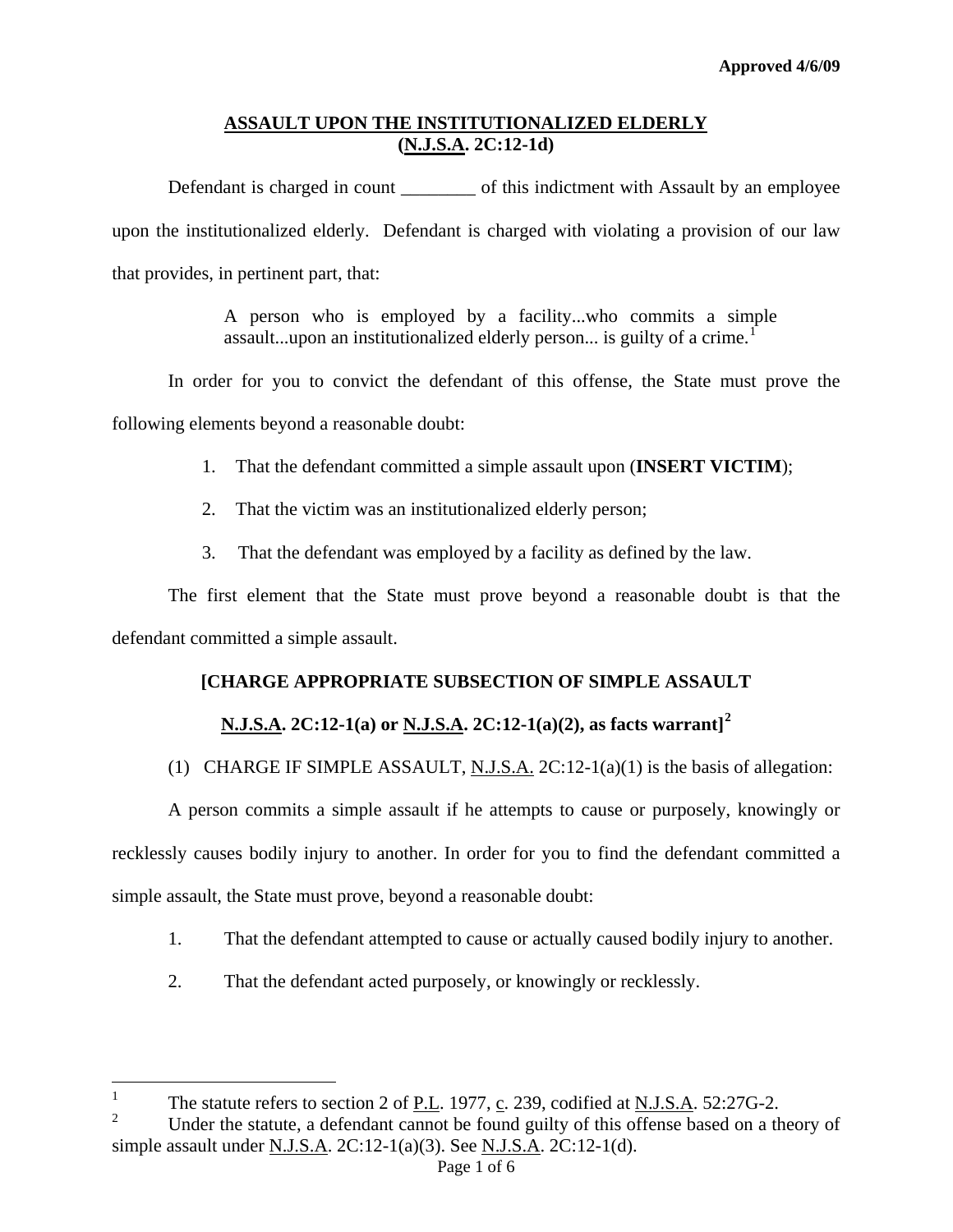Bodily injury is defined as physical pain, illness or any impairment of the physical condition.

A person acts purposely with respect to causing bodily injury if it is a person's conscious object to cause bodily injury. A person acts purposely with respect to attendant circumstances if a person is aware of the existence of such circumstances or a person believes or hopes that they exist. One can be deemed to be acting purposely if one acts with design, with a purpose, with a particular object, if one really means to do what he/she does.

A person acts knowingly with respect to causing bodily injury if a person is aware that his/her conduct is of that nature, or that such circumstances exist or a person is aware of a high probability of their existence. A person acts knowingly with respect to a result of his/her conduct if a person is aware that it is practically certain that his/her conduct will cause bodily injury. One is said to act knowingly if one acts with knowledge, if one acts consciously, if he/she comprehends his/her acts.

A person acts recklessly with respect to causing bodily injury when a person consciously disregards a substantial and unjustifiable risk that the material element exists or will result from his/her conduct. The risk must be of such a nature and degree that, considering the nature and purpose of the actor's conduct and the circumstances known to the actor its disregard involves a gross deviation from the standard of conduct that a reasonable person would observe in the actor's situation. One is said to act recklessly if one acts with recklessness, with scorn for the consequences, heedlessly, foolhardily.

The nature of the purpose or knowledge or recklessness with which the defendant acted toward the victim of the assault is a question of fact for you the jury to decide. Purpose and knowledge and recklessness are conditions of the mind which cannot be seen and can only be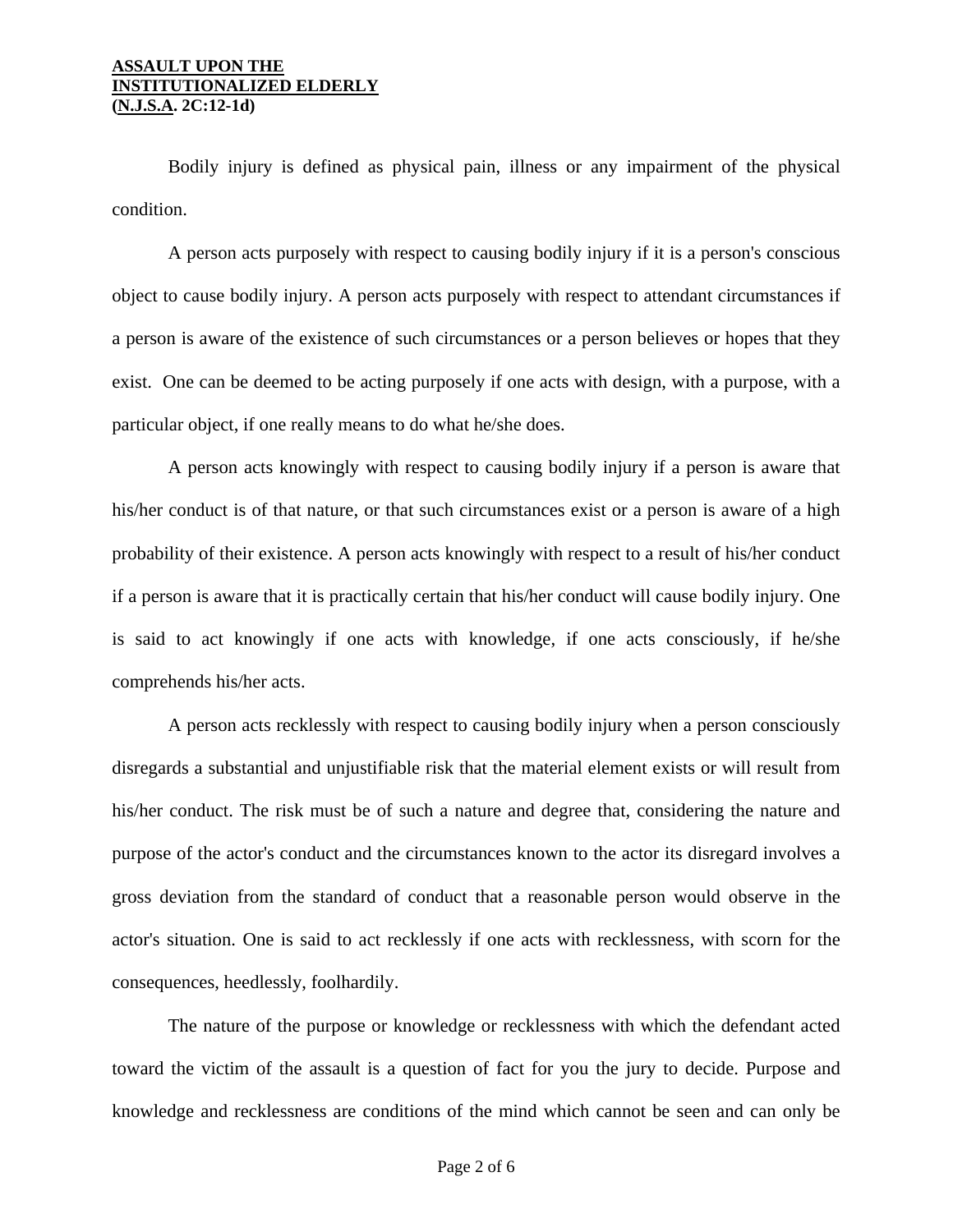determined by inferences from conduct, words or acts. It is not necessary for the State to produce a witness or witnesses who could testify that the defendant stated, for example, that his/her purpose was to cause bodily injury. It is within your power to find that proof of purpose or knowledge or recklessness has been furnished beyond a reasonable doubt by inferences which may arise from the nature of the acts and the surrounding circumstances.

For you to find that the defendant caused bodily injury to **(insert name of victim)**, the State must prove beyond a reasonable doubt that (he/she) would not have been injured but for the defendant's conduct. $3$ 

# **(IF AN ATTEMPT IS ALLEGED, CHARGE APPROPRIATE MODEL CHARGE ON ATTEMPT, N.J.S.A. 2C:5-1)**

### **-OR-**

(2) CHARGE IF SIMPLE ASSAULT, N.J.S.A. 2C:12-1(a)(2) is the basis of allegation:

A person commits a simple assault if he negligently causes bodily injury to another with a deadly weapon. In order for you to find the defendant committed a simple assault, the State must prove, beyond a reasonable doubt

- 1. that the defendant caused bodily injury to another;
- 2. that the defendant caused the bodily injury by use of a deadly weapon;
- 3. that the defendant acted negligently.

Bodily Injury is defined as physical pain, illness, or any impairment of the physical condition of another.

<span id="page-2-0"></span> $\frac{1}{3}$  N.J.S.A. 2C:2-3a(1). If causation is contested, a fuller explanation of causation may be needed. N.J.S.A. 2C:2-3.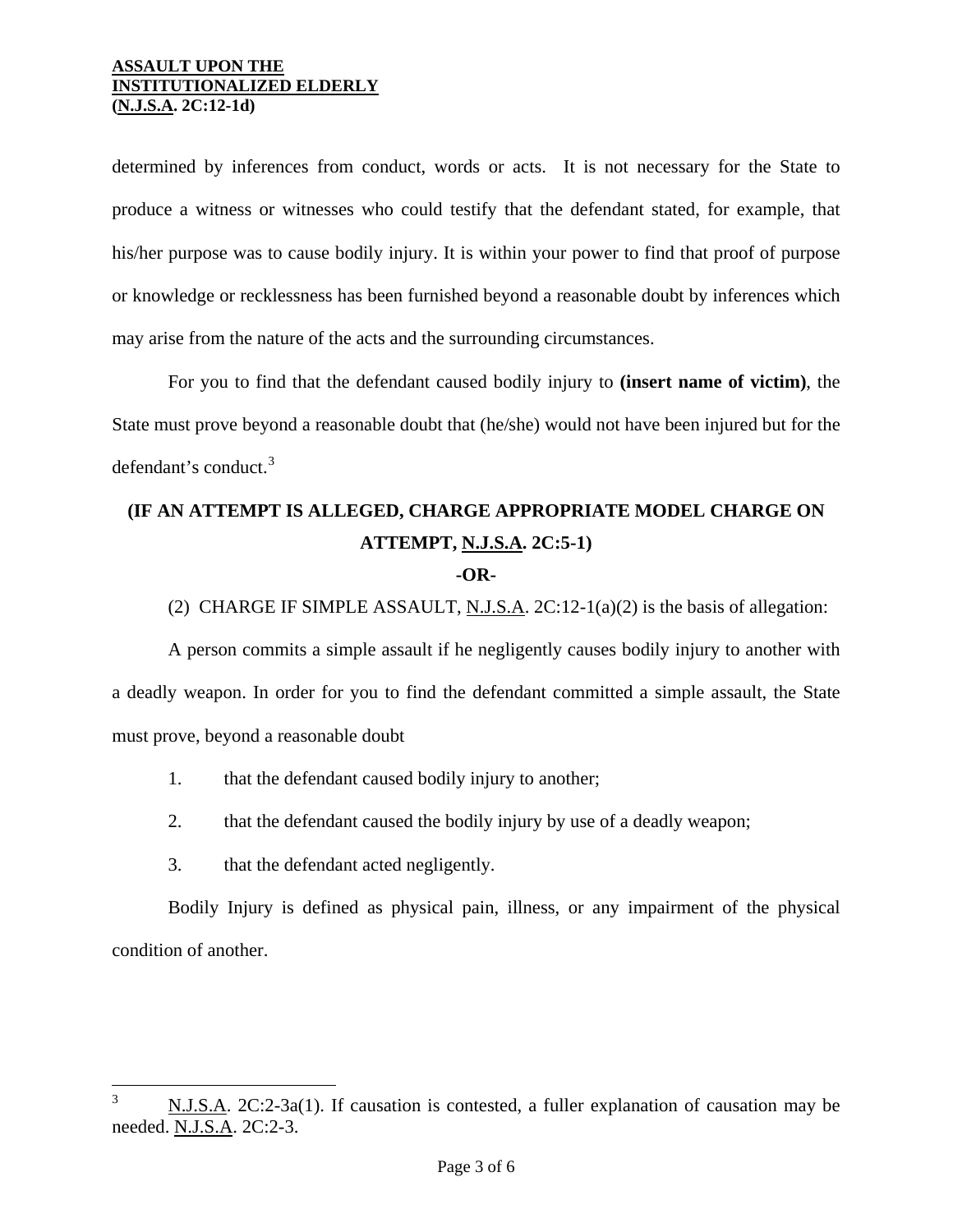Deadly Weapon is defined as any firearm or other weapon, device, instrument, material or substance, whether animate or inanimate, which in the manner it is used or is intended to be used is known to be capable of producing death or serious bodily injury.

 A person acts negligently with respect to causing bodily injury when he/she should be aware of a substantial and unjustifiable risk that the material element exists or will result from his/her conduct. The risk must be of such a nature and degree that the actor's failure to perceive it, considering the nature and purpose of his/her conduct and the circumstance known to him/her, involves a gross deviation from the standard of care that a reasonable person would observe in the actor's situation. A person is said to act negligently if the person acts with carelessness, when compared to how a reasonable person should act under the circumstances as they exist at the time of the assault.<sup>[4](#page-2-0)</sup>

### **[RESUMPTION OF MAIN CHARGE]**

 The second element that the State must prove beyond a reasonable doubt is that the victim was an institutionalized elderly person.

 An institutionalized elderly person is defined as any person 60 years of age or older, who is a patient, resident or client of any facility.<sup>[5](#page-3-0)</sup>

I will now define facility for you.

<span id="page-3-1"></span> A facility is defined as any facility or institution, whether public or private, offering health or health related services for the institutionalized elderly, and which is subject to

N.J.S.A. 52:27G-2(i).

i

<span id="page-3-0"></span><sup>4</sup> State v. Brown, 228 N.J.Super. 211 (App Div 1988), *rev'd on other grounds* 118 N.J. 595 (1990). 5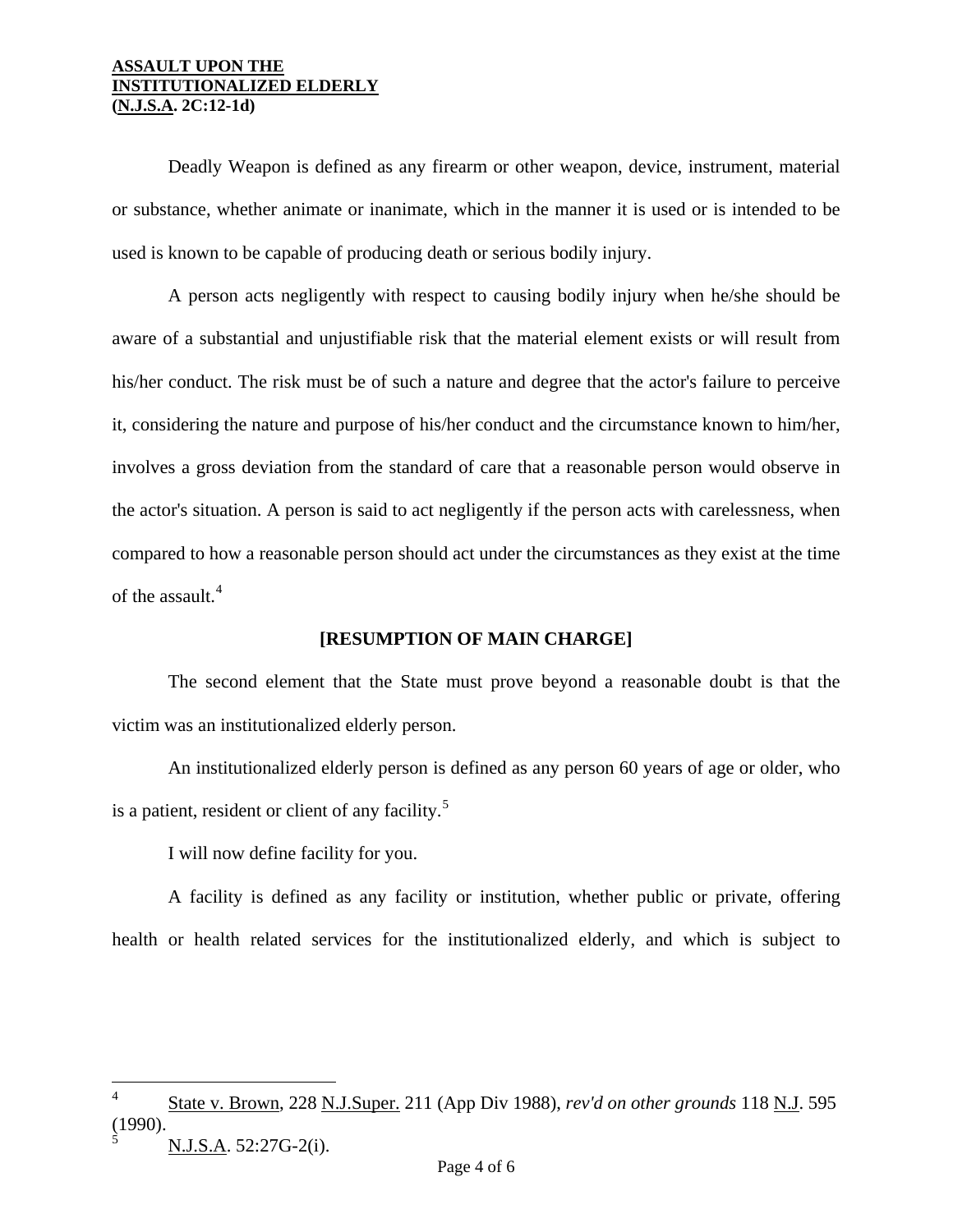regulation, visitation, inspection, or supervision by any government agency. In this case, the State alleges the facility was (**INSERT TYPE OF FACILITY ALLEGED**.)[6](#page-3-1)

 Government Agency means any department, division, office, bureau, board, commission, authority, or any other agency or instrumentality created by the State or to which the State is a party, or by any county or municipality, which is responsible for the regulation, visitation, inspection or supervision of facilities, or which provides services to patients, residents or clients of facilities.[7](#page-4-0)

 A person is considered to be an institutionalized elderly person if (he/she) is a patient, resident or client of any facility. A person is considered to be a patient, resident or client of a facility if (he/she) is receiving treatment or care in a facility in all its aspects, including, but not limited to, admission, retention, confinement, commitment, period of residence, transfer, discharge and any instances directly related to such status.<sup>[8](#page-4-1)</sup>

 Thus, to prove the second element, the State must prove beyond a reasonable doubt that the victim was 60 years of age or older when the assault occurred, and that (he/she) was a patient, resident or client of a facility as I have defined those terms for you.

The third element that the State must prove beyond a reasonable doubt is that defendant was employed by the facility when the assault occurred.<sup>[9](#page-4-2)</sup>

I have already defined facility for you.

i<br>Li

<sup>6</sup> N.J.S.A. 52:27G-2(f) also states that "Facilities include, but are not limited to, nursing homes, skilled nursing homes, intermediate care facilities, extended care facilities, convalescent homes, rehabilitation centers, residential health care facilities, special hospitals, veterans' hospitals, chronic disease hospitals, psychiatric hospitals, mental hospitals, mental retardation centers or facilities, day care facilities for the elderly and medical day care centers."

<span id="page-4-0"></span><sup>7</sup> N.J.S.A. 52:27G-2(g).

<span id="page-4-1"></span><sup>8</sup> N.J.S.A. 52:27G-2(l).

<span id="page-4-2"></span><sup>9</sup> N.J.S.A. 52:27G-2(f).